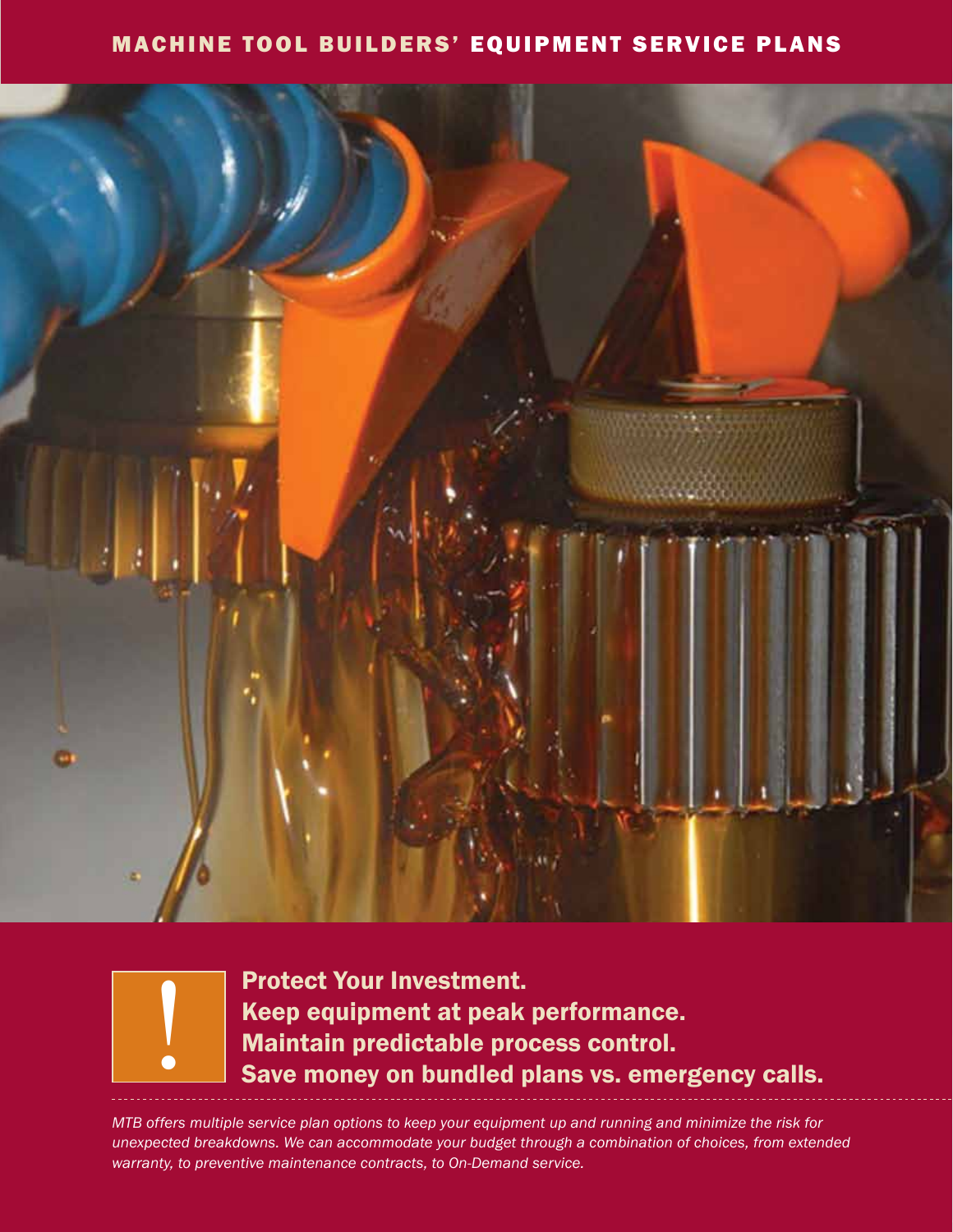## What can we do for you on Service & Maintenance?



- $\blacktriangleright$  Electrical, electronic, software and mechanical check, repair/replacement
- $\blacktriangleright$  Problem analysis, complete functional check-up and testing of all systems
- $\triangleright$  Geometric alignments and calibrations according to OEM standards
- $\triangleright$  Cleaning, adjustment and calibration of critical machine elements
- $\triangleright$  Detailed reporting on the machine health condition
- $\triangleright$  Complete quality analysis and process troubleshooting
- $\triangleright$  Obsolete part identification and sourcing
- $\blacktriangleright$  Reverse engineering or alternative design solutions for unavailable parts
- $\triangleright$  Access to a large pool of legacy OEM resources and documentation

*You too, can take advantage of what many other customers have already discovered in our services. Our stellar reputation for offering the highest value for the money, along with excellent customer satisfaction and outstanding integrity in business dealings will not disappoint.*



# Why choose MTB for your Service & Maintenance?

With over 30,000 hours of field services rendered to an extensive group of customers during the last 10 years, MTB has the experience, skills and ability to repair and maintain your equipment in the fastest possible time. Even the largest OEMs are drawing upon our expertise on collaborative service projects.

- $\triangleright$  Our staff of experienced and well trained service professionals is amongst the best in the industry
- $\blacktriangleright$  We offer technical competence that translates to fast problem identification and repair, for your benefit
- $\triangleright$  Our expertise in CNC controls, software, and mechanical assembly are rivaling that of many larger OEMs
- $\triangleright$  Our extensive parts inventory, particularly of older CNC and servo system components (drives, motors) are available for rapid response to your needs
- $\triangleright$  Our priority focus on service work and our clear understanding of your urgency offers you fast quality service from coast to coast
- $\triangleright$  We provide discounts on parts and labor with preventive maintenance contracts
- $\triangleright$  We offer free technical helpdesk support and consultation for Help-Yourself troubleshooting and repairs.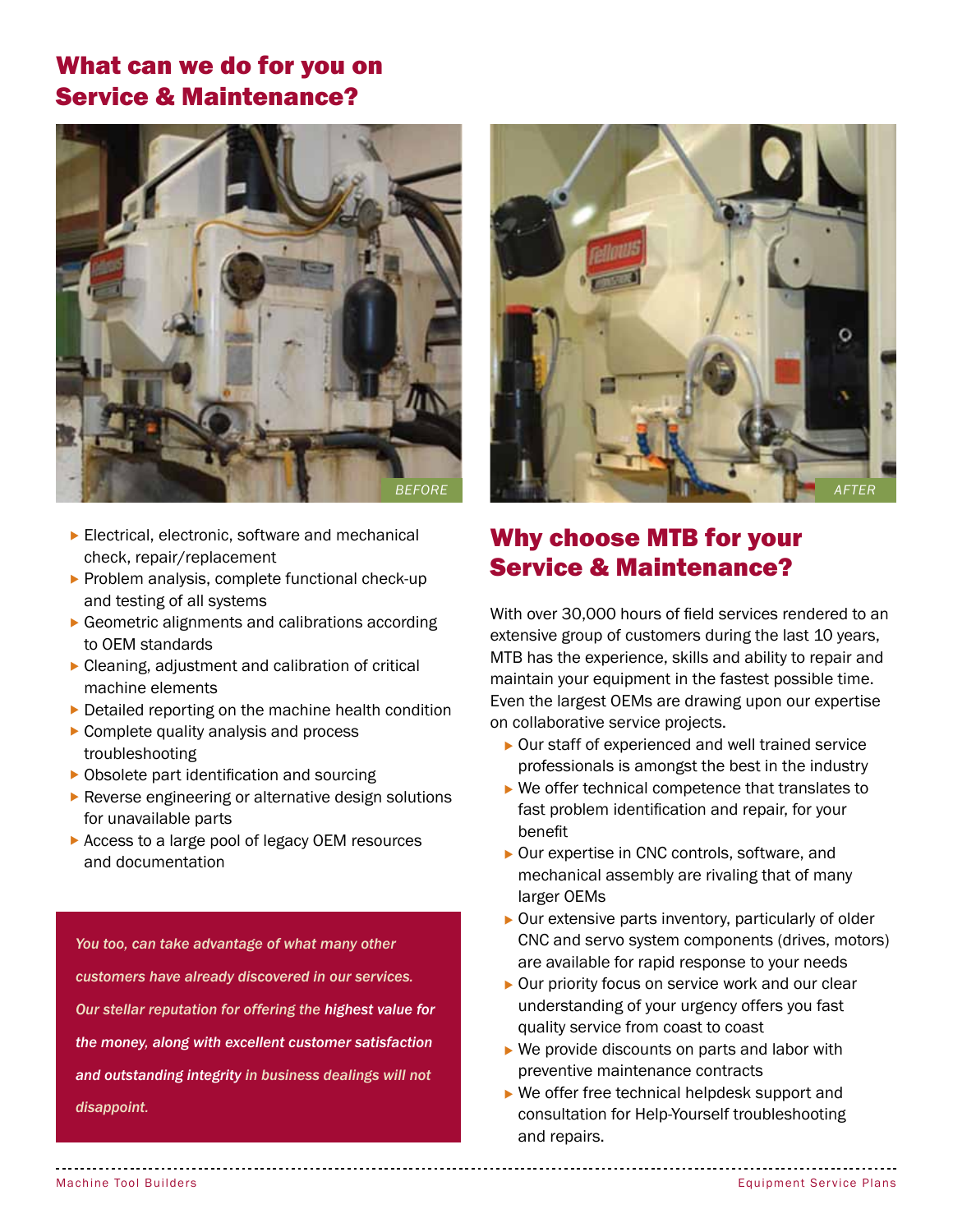## Available Equipment Service Options from MTB

### A. "The Addendum"- Warranty

This plan is a one-year extension of the original equipment warranty and includes labor only, with parts added optionally. Who should purchase: This contract is for those customers who wish to keep their new or newly rebuilt/re-controlled equipment in optimum condition for the longest possible time and for a very affordable price. Minor problems, which may not be noticed by the user, can be rectified before they become significant issues, thus ensuring a longer and trouble free life.

What Equipment is covered: All MTB new, re-controlled or completely rebuilt machines. Length of Contract: Twelve months after the expiration of the original warranty. When to Purchase: At the time of equipment purchase. Special Discounts: Ask your MTB sales representative for a quote.

### B. Service On-Demand

MTB offers on-call repair service at pre-established rates for travel, regular hours, overtime and weekend/ holiday work. No contract needed―just call.

### C. FREE Help-Yourself Technical Phone Support

MTB offers free helpdesk support to our customers who are in the midst of troubleshooting a process issue or an emergency machine failure. You know you can always count on the best to point you in the right direction when you call the personal cell phones of our service engineers or the MTB office.

## D. Service Contracts for Preventive Maintenance

Service contracts are designed to keep your equipment in top-running condition, but at a lower cost than On-Demand service. *See options on next page*.

Who should purchase: These plans are ideal for equipment outside of any warranty period and subject to average or heavy use.

What Equipment is Covered: Preventive maintenance is available for all types of equipment, regardless of manufacturer or age.

For How Long: Twelve months. When to Purchase: Any time; equipment may be subject to MTB's inspection prior to agreement signing.